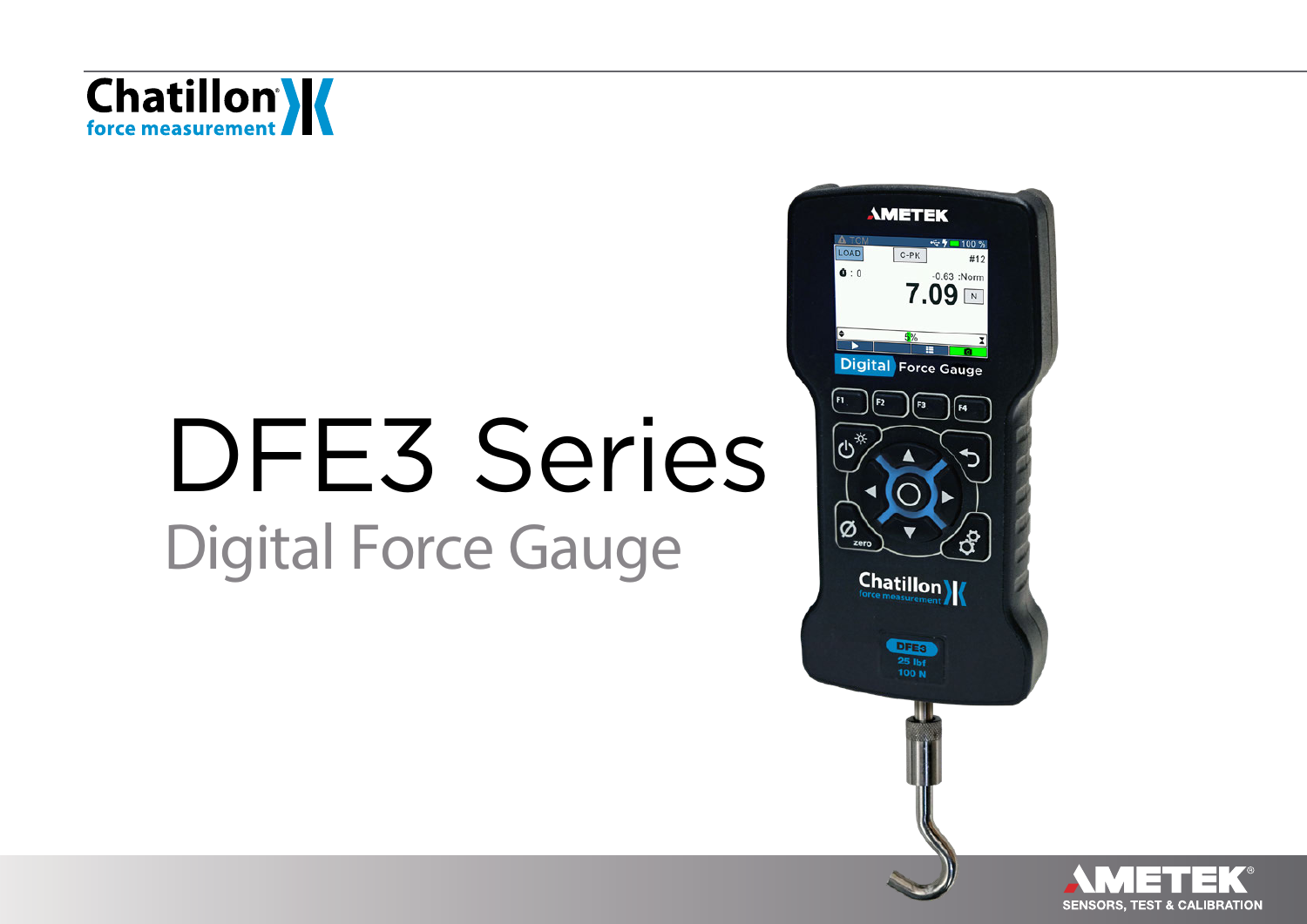## **Functions and Features**





72 %

**T he DFE3 Series** offers the best price performance of any digital force gauge available today. This compact, easy-to-use force gauge is designed for basic and complex applications. Ideal for handheld or test stand applications.

Measurement accuracy is better than 0.2% full scale in integral load cell models. A large, easy-to-read, high resolution, full color LCD display supports a variety of standard gauge functions including normal and peak readings, high/low limits, setpoints, pass/fail results, statistical results, load averaging, loadcell actuation and direction. Loads are displayed in ozf, gf, lbf, kgf and N units. The display can be inverted and displayed results may be "hidden" from the operator. The DFE3 also offers password protection for gauge set ups.

### **Comprehensive Results**

The DFE3 Series supplies you with comprehensive results that are easy to view and understand. The gauge displays:

- **Measured Result with Units:** 
	- Peak Tension and Compression.
	- **•** Load Average/Time.
- **Operating Mode.**
- **Pass-Fail Result.**
- **High and Low Load Results.**
- Saved Results
- **Statistical Calculations:** 
	- Average with MIN and MAX Results.
- Cv with Average and Standard Deviation.
- Standard Deviation.
- **Graphical representation of saved results.**

## **Battery Life**

The extraordinarily long battery life of the DFE3 reduces the need for continuous recharging. The dimming functionality of the DFE3 provides a battery life of 30 hours when the dimming is off while turning the dimming on will provide a full 40 hours of battery life.

## **Outputs**

The DFE3 Series comes standard with a USB-C connection. The USB interface allows communications with a PC.

## **Calibrate and Verify Status**

The DFE3 Series incorporates flash memory. You have immediate access to battery conditions, including estimated battery life remaining. You can also view loadcell status, including the number of overloads that have been applied to the gauge.

## **Time Method**

The Time method allows you to establish your load averaging based on a load threshold and time duration. The load threshold determines the start of the averaging, while the time duration defines the length of the test period. The gauge will begin taking readings when the threshold is reached and will continue to take and average readings until the time duration has expired.



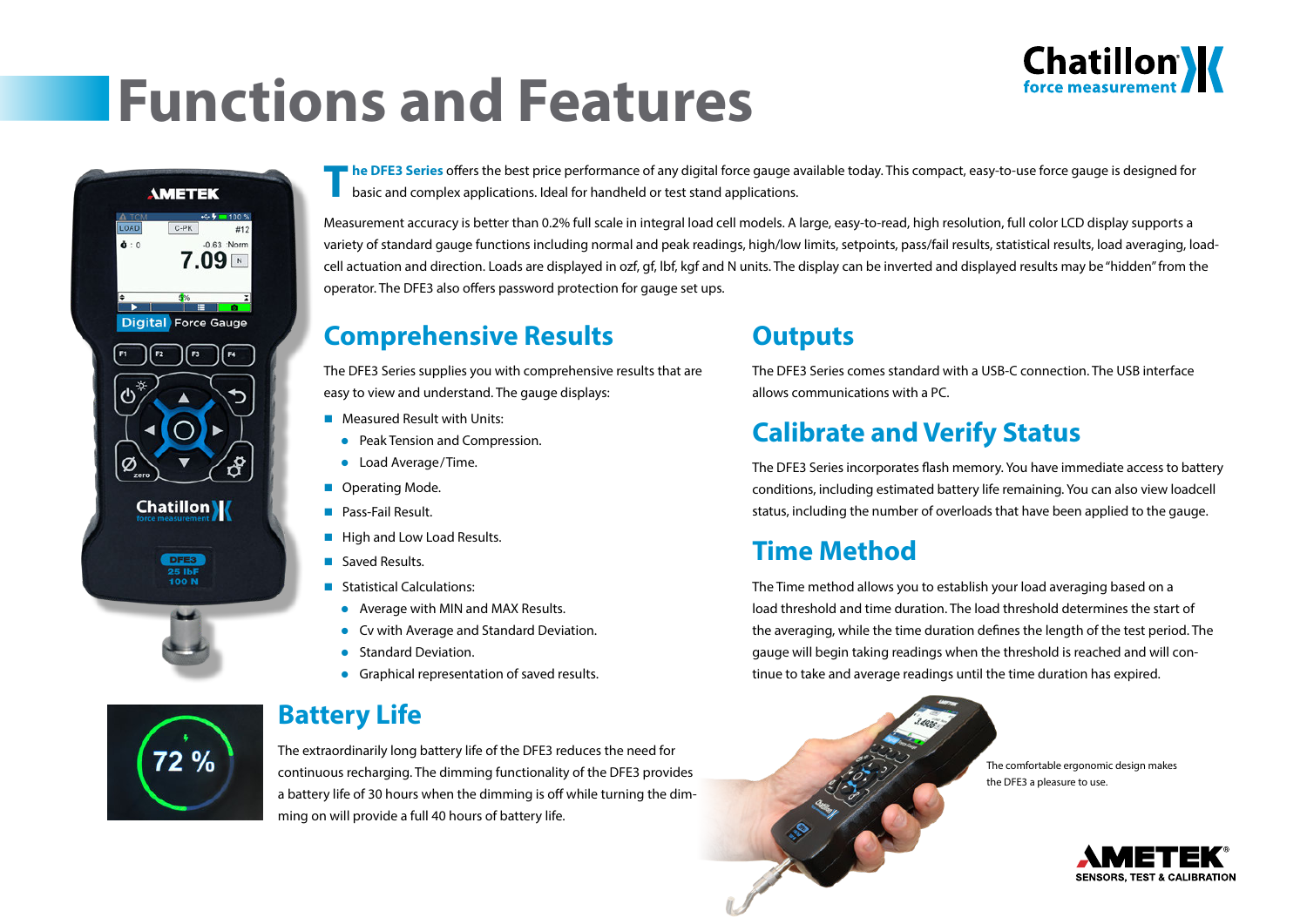## **Functions and Features**



### **Unique User Interface**

Easy to use, single layer user interface. No deep menu structure! Operate and set-up the DFE3 to perform your tasks. Fast and intuitive!

The high resolution display features brightness adjustments and can be inverted when required. The display can even be "hidden" at the press of a button. A load bar graph indicating load direction, measured load, and safe load helps prevent overloads: the load bar changes from green to red to indicate proximity to load cell capacity. The integral loadcells feature mechanical overload protection at 150% Full Scale.

### **Dependable Measurements**

The DFE3 Series features an integral loadcell sensor that delivers repeatable, accurate results. The innovative load bargraph shows dynamic load, direction of load and warns you of pending overload conditions. Smart technology in the gauge even keeps track of overload history to aide in maintenance and troubleshooting.

### **Results and Statistics On Board**





Live result screen with run number, pass/fail indicator, units, and display mode. Saved results on the be viewed and exported.

|                            | $UUV$ /0 (11)   |
|----------------------------|-----------------|
|                            |                 |
| internal 32 GB SD card can | Statistics on : |

| <b>SAMPLE</b> | 80/80      |
|---------------|------------|
| <b>MAX</b>    | 99.302 lbf |
| <b>MIN</b>    | 0.500 lbf  |
| <b>MEAN</b>   | 48.183 lbf |
| STD DEV (n-1) | 29.910 lbf |
| CoV % (n-1)   | 62.076 %   |
| STD DEV (n)   | 29.827 lbf |
| COV% (n)      | 61.903 %   |

Cursor Keys Use the cursor keys for set-up, navigation, mode, and unit change.

Color Display

A large, easy-to-read full color LCD can display readings, icons, and visually indicate gauge or test status using various colors.



#### saved results can be exported... and a plot of saved results with Max and Min Average value can be displayed.

Chatillon

#### Function Keys

The rubber keypad features dedicated and dynamic function keys. The function keys correspond to displayed options and guide the user during operation.



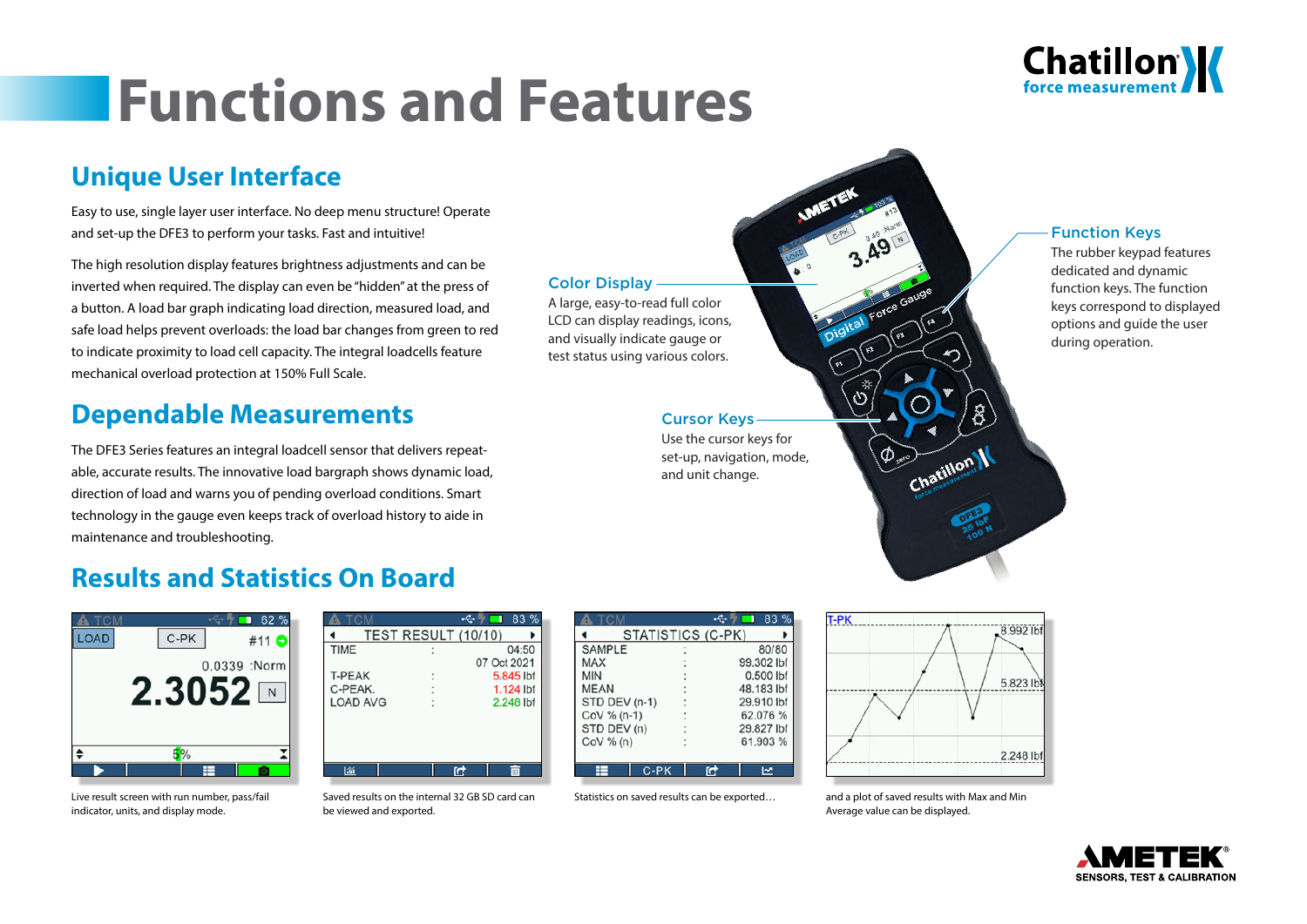

## **Automate with ForceTest**

#### **Expand Functionality**

The ForceTest software expands the functionality of your Chatillon DFE3 force gauge. This easy-to-use Windows based software interfaces directly to your digital force gauge enabling you to automatically perform tests and graphs using a personal computer.

Test results can be followed directly on the screen while the test is running.

#### **Intuitive User Interface**

The colorful and intuitive user interface ensures that tests are simple to set up. Custom chart colors can be set for easy viewing.

Units of measure, fonts, titles and force measurement resolution can also be customized through the ForceTest software.

#### **Easy Export and Reporting**

Test results are presented in a preadsheet format allowing you to analyze and manipulate data and perform common mathematical and statistical calculations.

Results may be displayed graphically versus time. Tabular results are displayed and can be used to create relationships, queries or used to produce reports.

Test results can be exported to a .csv format. Graphs and test results can also be exported directly to PDF and Word formats.

#### **Wide Variety of Options**

Force at maximum in a time window, average force and much more can be captured using the ForceTest software.

Basic force measurement such as tensile and compression test formats, pull to limit, and compress to limit are performed by clicking just a few buttons.

#### **Reduce Setup Time**

To reduce setup time the ForceTest software offers pre-set templates. It also empowers its user to auto load the latest test performed, and to open previously saved tests for use as template for new tests.



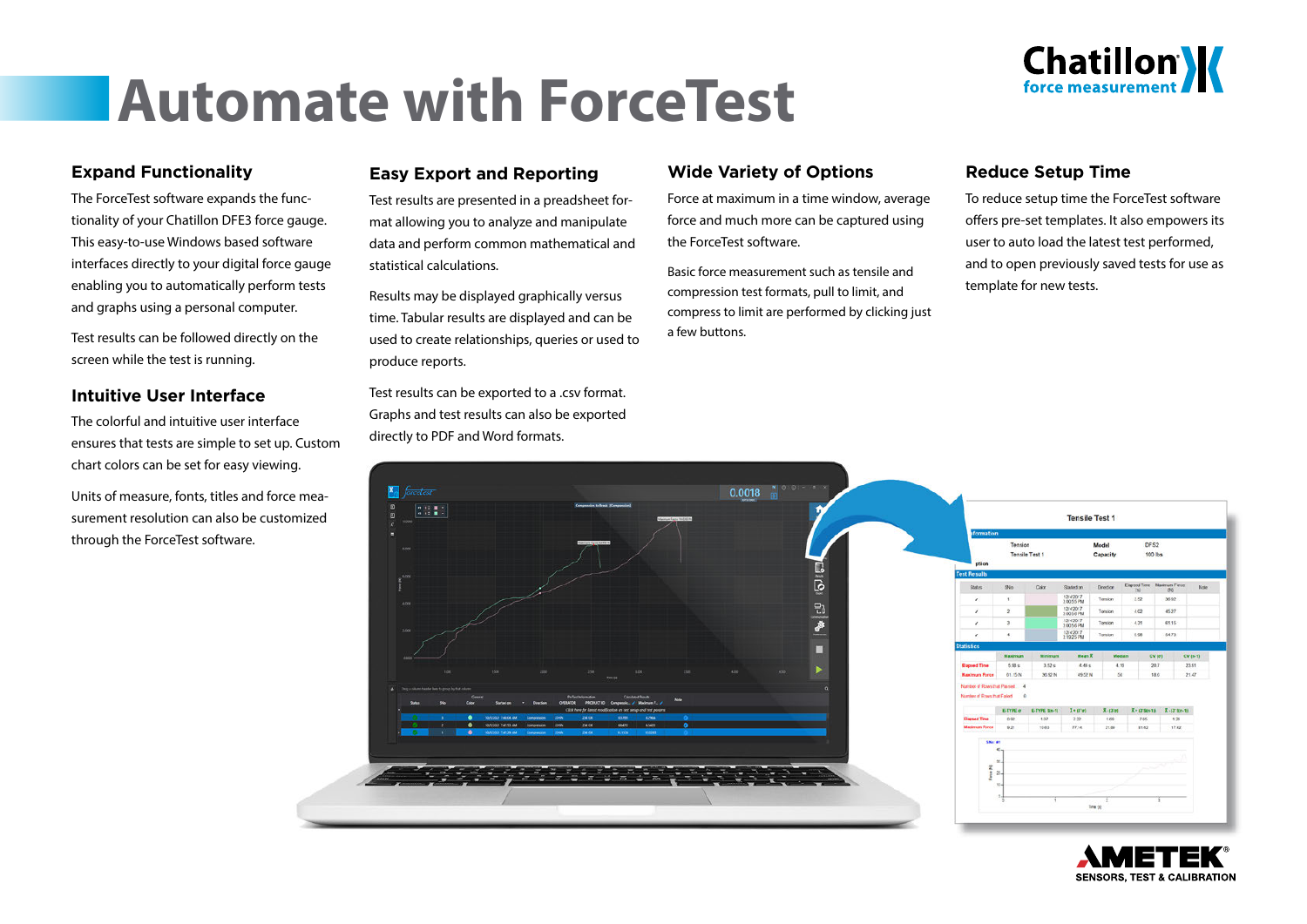

## **Accessories**

#### **Supplied Ready-To-Go**

Regardless of the configuration, your DFE3 is supplied ready-to-go. The gauge and accessories are supplied in a durable carrying case that is designed for all components including adapters and a USB charger. The units are powered by an internal, rechargeable Lithium-Ion battery. The compliment of adapters is comprehensive and includes a hook, compression tip, pointed tip, chisel tip, and a notch tip: everything you need to get started.

#### Accessories List ( $\bullet$  Indicates an accessory included with the gauge.)

| Extension Rod, 6" (152mm), #10-32 SPK-FMG-013A  |  |
|-------------------------------------------------|--|
| Extension Rod, 6" (152mm), 5/16-18 SPK-FMG-013B |  |
|                                                 |  |
|                                                 |  |
|                                                 |  |
|                                                 |  |
| Handle Assembly, DFE3/DFS3  SPK-DF3-HANDLE      |  |
|                                                 |  |
|                                                 |  |
|                                                 |  |

| 5/8 Eye End Kit with Grip Pin for Gauges  SPK-TCM-001                                   |
|-----------------------------------------------------------------------------------------|
| Phan. 5/8 Eye End Kit with. SPK-TCM-001/PHAN<br>Grip Pin for Gauges                     |
| Shaft, Load Cell to 5/8 Eye End, 5/16-24M  NC003235<br>to 5/16-18M Rev A                |
| Upper Eye End Adapter, 5/8" to 5/16-18F Rev A NC003236                                  |
|                                                                                         |
| Locking Ring – Eye End, 5/16-18F Rev A <b>NC003237</b>                                  |
| Use PIT/0169/00 Pin, Small Grip Rev 5  NC000612                                         |
| Adapter, 5/16-18M to 5/16-18F THRD NC003254<br>for $\tilde{A}$ ~5/8 Upper Eye End, DFG3 |
| Adapter, 5/16-18M to 10-32F THRD NC003255<br>for $\tilde{A}$ ~5/8 Upper Eye End, DFG3   |
|                                                                                         |

| Kit, DF Metric Couplers #10-32_M6;  SPK-TCM-033<br>5/16-18 M6; M8 5/16-18 |
|---------------------------------------------------------------------------|
| Coupling #10-32 Female to M6x1mm Female Rev $- \ldots$ NC002652           |
| Coupling $5/16$ -18 Female to M6x1mm Female Rev – $\ldots$ NC002658       |
| Adapter, Threaded, M8x1.25 to 5/16x18, DFG3 NC003256                      |
| Battery Charger, Universal, with Cable  ♦ SPK-DF3-UNIV                    |
|                                                                           |
| Adapter, Wall Mount, AC/DC, 5V, 5W, USB-A  6886                           |
|                                                                           |
|                                                                           |

Force Test DF2 & DF3 Software . . . . . . . . . . . . . . . . . . **SPK-DF-FORCETEST**

#### **Notes**

Accessories are capacity dependent. Accessories used with capacities below 110 lbf (500N) will generally have a #10-32 thread.

Accessories for higher capacities generally have a 5/16-18 thread.

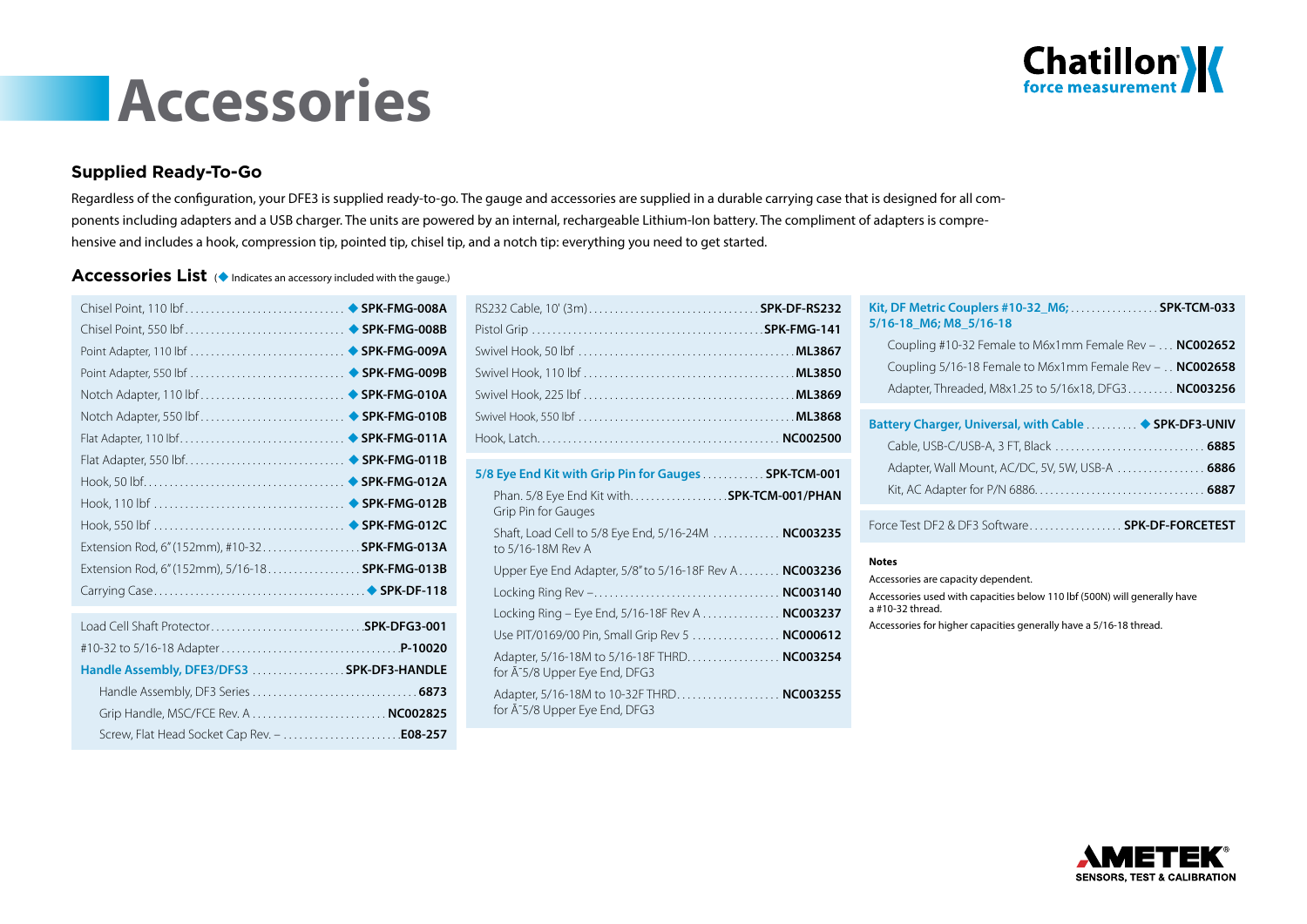

## **Ordering**

### **Models Accuracy: 0.2% FS**

|              |                   | lbf               |                   | N                 |                   | kgf               | ozf               |                   | gf                |                   |
|--------------|-------------------|-------------------|-------------------|-------------------|-------------------|-------------------|-------------------|-------------------|-------------------|-------------------|
| <b>Model</b> | <b>Full Scale</b> | <b>Resolution</b> | <b>Full Scale</b> | <b>Resolution</b> | <b>Full Scale</b> | <b>Resolution</b> | <b>Full Scale</b> | <b>Resolution</b> | <b>Full Scale</b> | <b>Resolution</b> |
| DFE3-002     | 2.0000            | 0.0001            | 10.000            | 0.001             | 1.0000            | 0.0001            | 32.000            | 0.001             | 1000.0            | 0.1               |
| DFE3-010     | 10.000            | 0.001             | 50,000            | 0.001             | 5.0000            | 0.0001            | 160.00            | 0.01              | 5000.0            | 0.1               |
| DFE3-025     | 25.000            | 0.001             | 100.00            | 0.01              | 10.000            | 0.001             | 400.00            | 0.01              | 10000             |                   |
| DFE3-050     | 50,000            | 0.001             | 250.00            | 0.01              | 25,000            | 0.001             | 800.00            | 0.01              | 25000             |                   |
| DFE3-100     | 100.00            | 0.01              | 500.00            | 0.01              | 50,000            | 0.001             | 1600.0            | 0.1               | 50000             |                   |
| DFE3-200     | 200.00            | 0.01              | 1000.0            | 0.1               | 100.00            | 0.01              |                   |                   |                   |                   |
| DFE3-500     | 500.00            | 0.01              | 2500.0            | 0.1               | 250.00            | 0.01              |                   |                   |                   |                   |



#### **DFE3 Ports**

A USB-C port is used to export results to LIMS or to the optional Chatillon ForceTest software.



#### **SPK-TCM-001**

The redesigned grip and fixture connection kit offers more flexibility with a wide variety of fixtures.



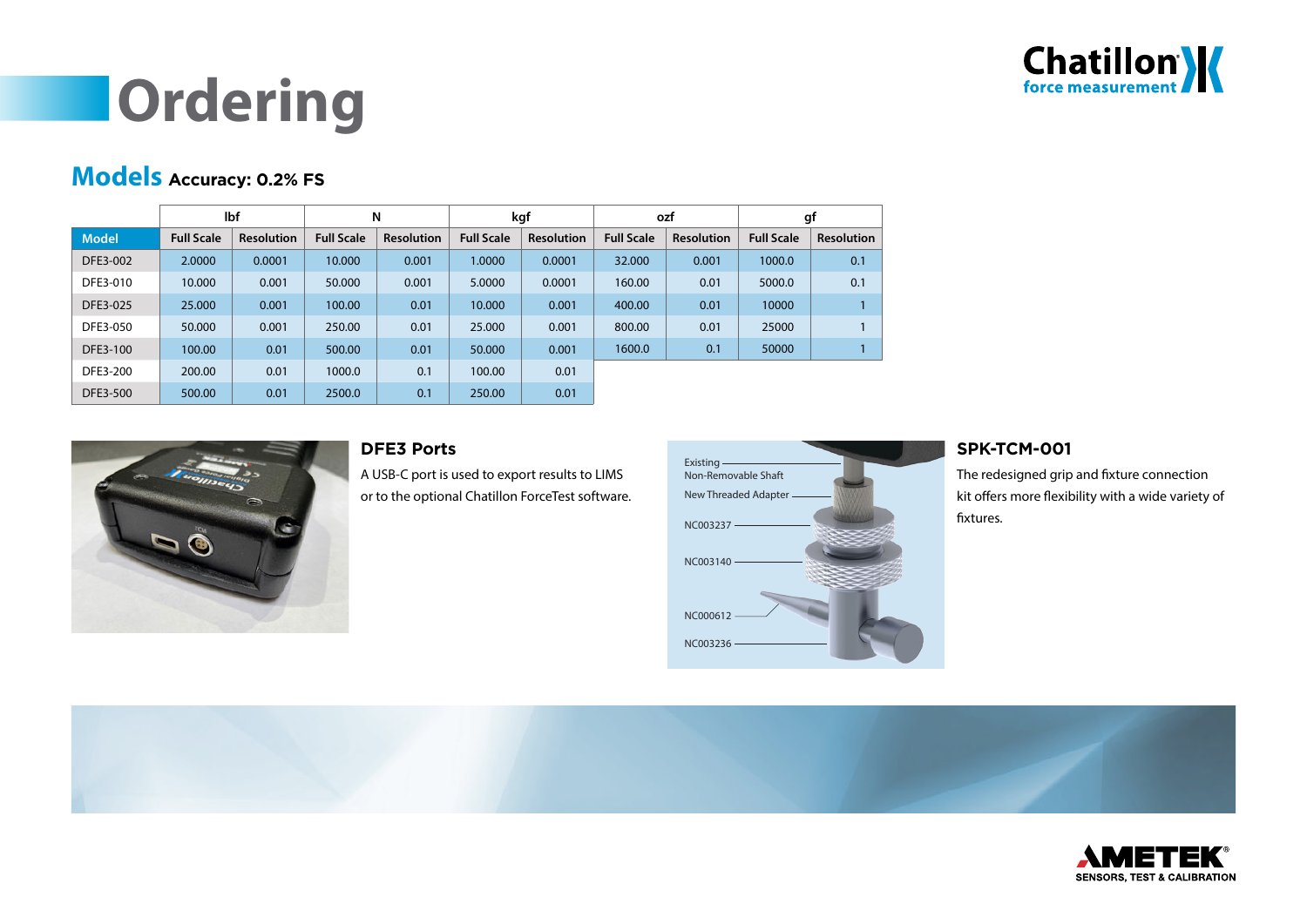

## **Specifications and Dimensions**

## **Specifications**

| Maximum Overload.  150% of Rated Capacity                                     |
|-------------------------------------------------------------------------------|
| Resolution  Up to 50,000 resolution points<br>(according the Unit & Capacity) |
|                                                                               |
|                                                                               |
|                                                                               |
| Data Save (internal 32Go SD Card)  Up to 100 Results                          |
|                                                                               |
|                                                                               |
| Power  Battery (Lithium Ion) or via the USB-C port                            |
| With Dimming Off: 30 Hours                                                    |
| Operating Temperature  40 to 110°F (5 to 45°C)                                |
|                                                                               |
|                                                                               |

## **Dimensions**